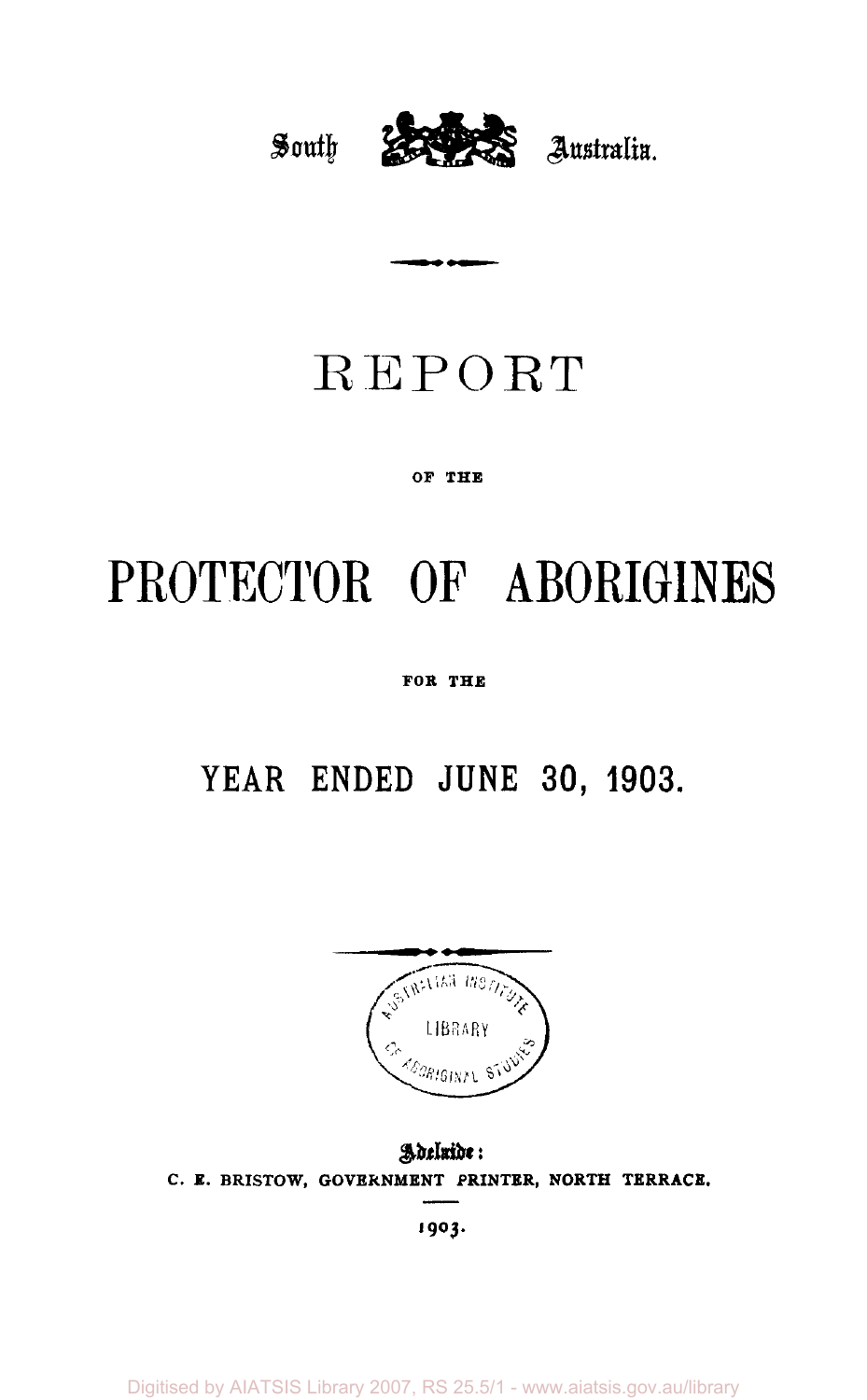|~7 JAN 1963 **2** 

### REPORT.

Aborigines Office, Adelaide, August 9th, 1903.

I have the honor respectfully to submit, for the information of the Hon. Minister of Education, &c, the following report with reference to the aborigines for year ended June 30th, 1903 :—

The census returns for 1901 give the number of aborigines in the settled districts of South Australia, exclusive of Northern Territory, as under—

| Adults.--Blacks--Males                                   |            |              | 1.556 |        |
|----------------------------------------------------------|------------|--------------|-------|--------|
| 44<br>66<br>$Females$                                    |            |              | 1,497 |        |
| Children.-Blacks-Males                                   |            |              | 190   |        |
| "<br>44<br>Females                                       |            |              | 143   |        |
| Total blacks $\dots\dots\dots\dots\dots\dots\dots\dots$  |            |              |       | 3,386  |
| Adults.--Half-castes--Males                              |            |              | 117   |        |
| 46<br>44                                                 | $F$ emales |              | 105   |        |
| $Children. - Half-castes - Males$                        |            |              | 144   |        |
| 44<br>"                                                  | Females    |              | 136   |        |
|                                                          |            |              |       | 502    |
| Total aboriginal population $\ldots \ldots \ldots$ 3,888 |            |              |       |        |
| During the two years 1901-3 there have been recorded—    |            |              |       |        |
|                                                          | Blacks.    | Half-castes. |       | Total. |
| Births                                                   | 40         | 48           |       | 88     |
| Deaths ,                                                 | 190        | 13           |       | 203    |

This excess of deaths (115) is above the usual average and mainly owing to the prevalence of measles and influenza in several parts of the Far North and West.

Medical aid was provided when practicable, the Colonial Surgeon was consulted, and suitable medicines forwarded to the infected stations. From reports received this action proved beneficial in checking the progress of the disease.

Mr. T. P. Gourlay, J.P., of Mount Eba Depôt, where a large number of aborigines congregate and are well looked after, says:— "Measles are still prevalent here, and several natives have been and are still bad. I have been giving them eucalyptus oil and find it excellent, as it appears to knock the thing out in three or four days—a few drops daily internally and rub themselves all over with the oil; it is wonderful the effect it has. We had many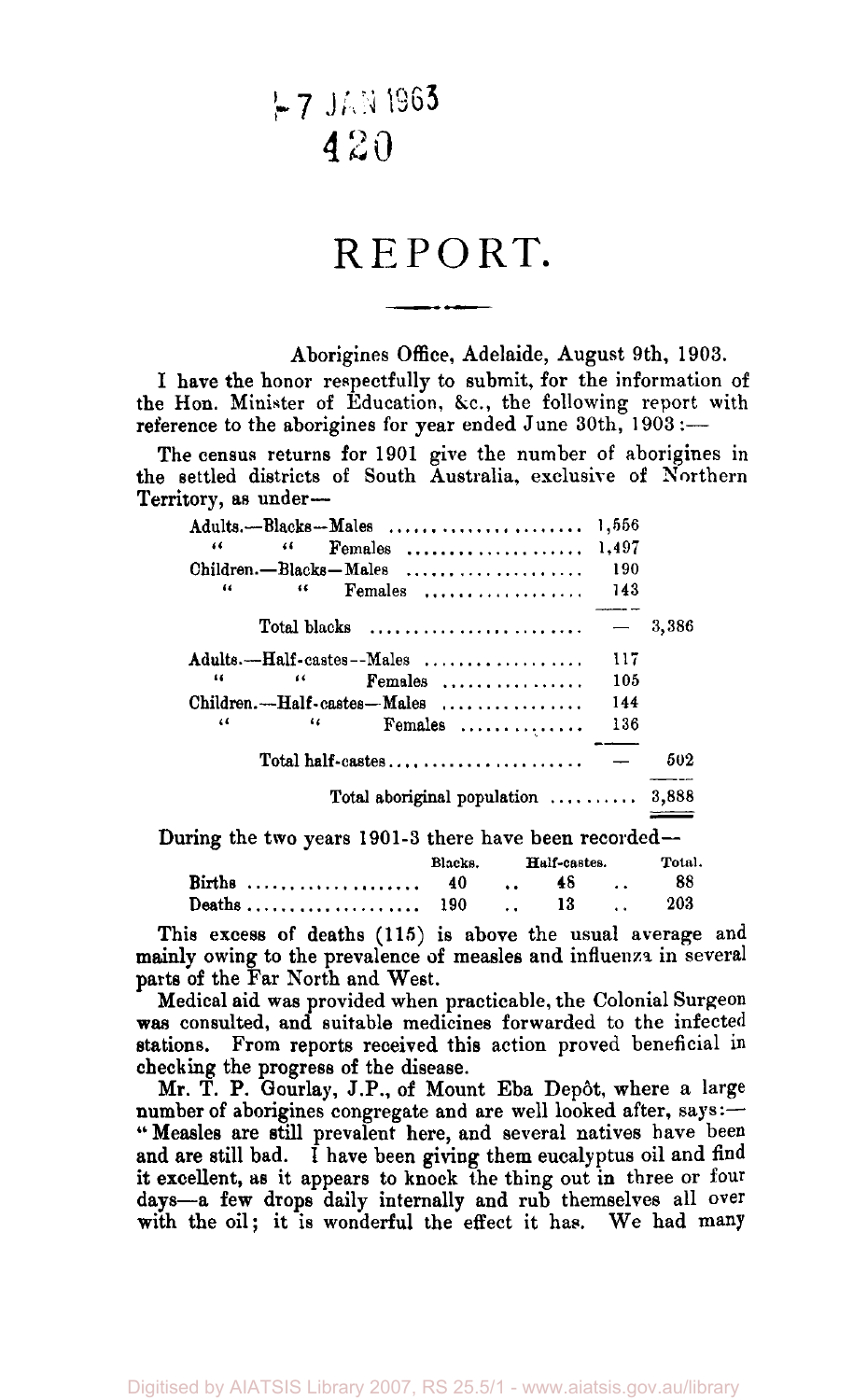cases, and all pulled through quickly. Rain is badly wanted here (November,  $1902$ ); the natives have had no herbs of any kind for considerably over a year."

Mr. Edginton, of Mount Serle Depôt, where the natives suffered severely from the epidemic, reports:-" Since I received the medicine sent up for the aborigines there have been no deaths from measles ; the mixtures have undoubtedly done them good. I may add it is very difficult to get them to take medicine; the old men take it away sometimes and bury it, saying,' Whitefellow medicine no good.' The health of the tribe is now very much better."

At the Point McLeay Mission Station the epidemic also appeared, but it was well kept under control by the care and attention of Mr. Garnett. the manager, and his assistants, and the usual death rate was not exceeded.

The number of aborigines, births, and deaths at the mission stations are shown as under:—

| Name of Station.                                                           | Total<br>Number<br>of<br>Aborigines. | Number<br>- of<br>Children. | Births, | Deaths. |
|----------------------------------------------------------------------------|--------------------------------------|-----------------------------|---------|---------|
| Point McLeay<br>Point Pierce<br>Expressions of the Mercury<br>Kopperamanna | 235<br>120<br>172                    | 112<br>42<br>15             | 11<br>2 | 10      |
| Totals $\ldots \ldots \ldots \ldots \ldots$                                | 5:27                                 | 169                         | 21      | 20      |

The financial returns from the mission stations for 1902 show—

|                                                                                                  | $\pmb{\pmb{L}}$ $\pmb{\qquad}$ $\pmb{\qquad}$ $\pmb{\qquad}$ $\pmb{\qquad}$ $\pmb{\qquad}$ |  |
|--------------------------------------------------------------------------------------------------|--------------------------------------------------------------------------------------------|--|
| Total voluntary contributions received $\ldots \ldots$                                           | $1.695$ 0 7                                                                                |  |
| Total amount proceeds of produce raised                                                          | 2,986 11 4                                                                                 |  |
| Total amount wages paid to aborigines $\ldots \ldots$                                            | $1.319$ 5 5                                                                                |  |
| Total estimated value of all buildings, stock, and<br>produce raised on the stations 18,527 15 9 |                                                                                            |  |

The offences for which aborigines were convicted during the year were—

| Common assaults $\dots, \dots, \dots, \dots, \dots, \dots, \dots, \dots, \dots$         |  |
|-----------------------------------------------------------------------------------------|--|
|                                                                                         |  |
|                                                                                         |  |
| Total $\ldots \ldots \ldots \ldots \ldots \ldots \ldots \ldots \ldots \ldots \ldots 52$ |  |

and seven convictions were obtained for supplying aborigines with intoxicating liquor.

Reports reached this office last year that many Queensland blacks came to the South Australian depots near the border for relief owing to insufficient provision being made for them in their own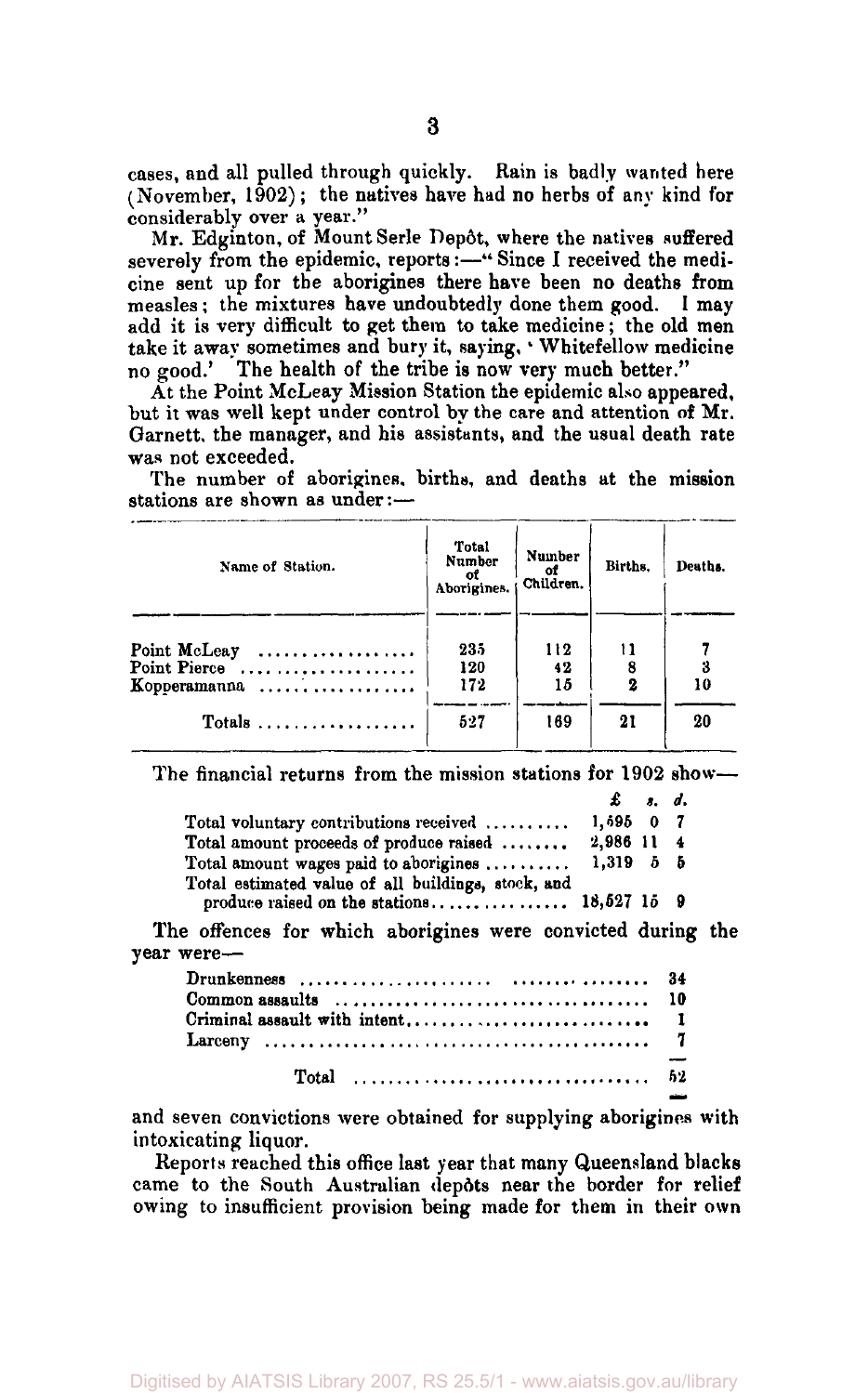State. This matter was brought under the notice of the Hon. Chief Secretary, who made representations to the Queensland Government, and subsequently Mr. A. Walker, J.P., of Innamincka, wrote saying: $-\cdot$ <sup>7</sup> I think we have done some good for the Queensland natives near our border, and no doubt for the future they will have more attention given to them in their own State. must say South Australia tries to do its best for our aborigines, and about this quarter they have no cause to complain, as they have been well looked after.

Complaints frequently reach this office that the aborigines are not supplied with sufficient clothing. During the year there have been issued 2,019 blankets, 293 blue shirts, 949yds. serge, &c, and a supply of discarded uniform suits have been obtained from the Railway Department and distributed.

As regards the condition of the aborigines generally, formerly, when their hunting grounds were more extensive and natural food plentiful, if supplied with a blanket and tomahawk they were considered well equipped to obtain their living; now their position, which in some respects may be better, is in others worse. About 600, who are under the control and influence of the mission stations, lead comparatively comfortable and healthy lives; a smaller number find more or less regular employment among the farms and stations, and no reports of any serious ill-treatment have reached this office during the year.

A considerable number—over 2,000—still continue to lead a more nomadic life, and as nearly all the land in the settled districts has passed into private hands, the natives have to exist as trespassers, and are now more dependent on the Government and charitably disposed for assistance.

The moral relations of whites and blacks in the Far North and West cannot be regarded as satisfactory. The laxity of the law makes it difficult, if not impossible, to extend legal protection to native women and girls, unless actual cruelty and ill-treatment can be sufficiently proved.

An attempt was made about three years ago to deal with this question, and the Bill prepared by Mr. Justice Dashwood and laid before Parliament was referred to a Committee of the Legislative Council, and appears to have been dealt with exhaustively, as twenty-one witnesses were examined and 114 pages of evidence taken.

The recommendations of the Committee have not so far led to any further action.

The difficulty appears to be to succeed in enacting a measure which will afford sufficient protection to the aborigines, and regulate their employment by Europeans, without imposing conditions and restrictions of an unnecessary harassing character.

The correspondence of this office during the year has been inwards, 974; outwards, 1,745.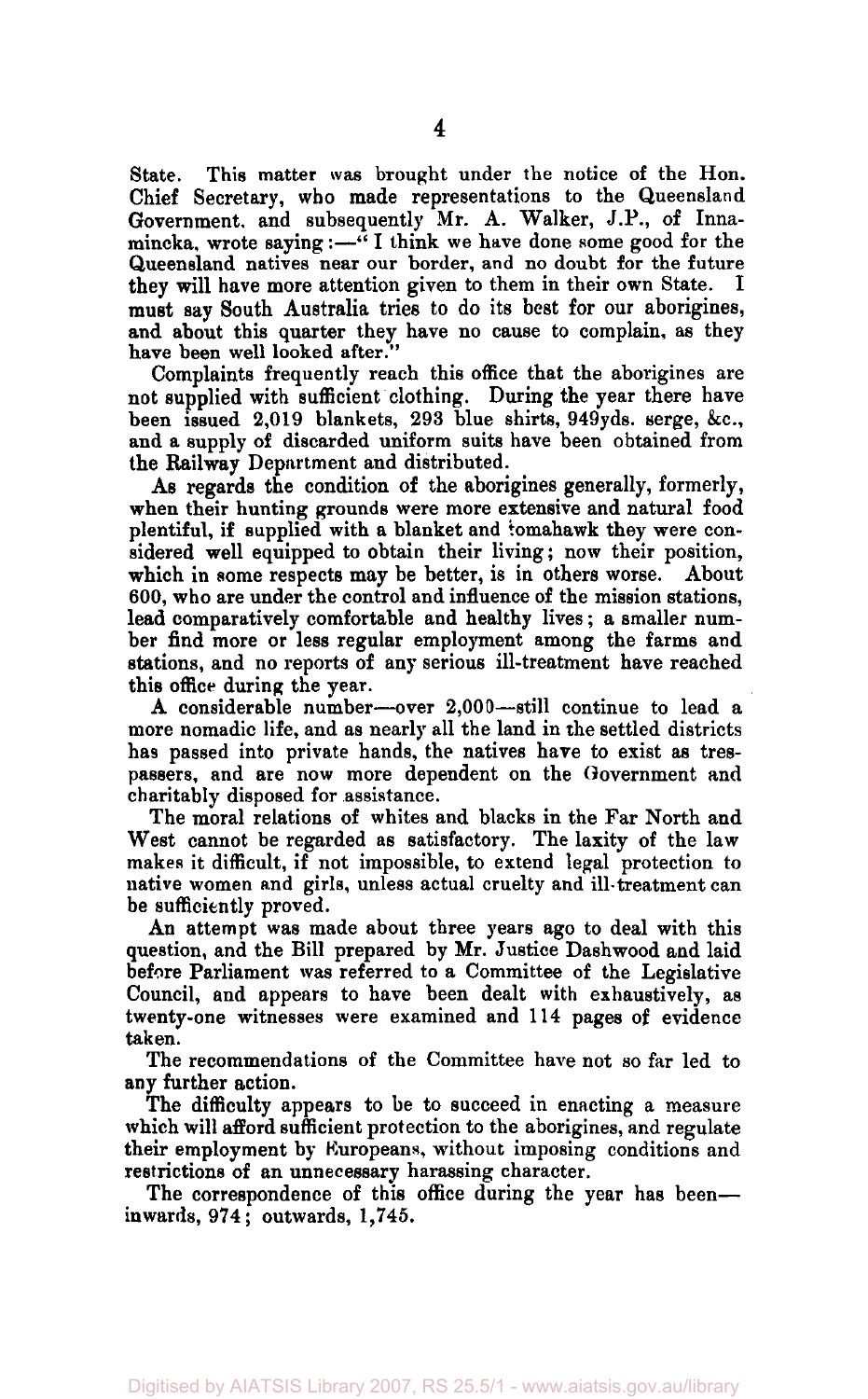The amount voted by Parliament last year for this department was £4,262, and the expenditure has been as follows:—

|                                                                      | £     |    | s. d. |
|----------------------------------------------------------------------|-------|----|-------|
| Provisions—Flour, sugar, tea, rice, tobacco, &c                      | 1,895 | 15 | 3     |
|                                                                      | 609   | 9  | 10    |
| Medical attenuance and medicines                                     | 158   | 6  | 7     |
| Canoes, fishing tackle, &c.                                          | 51    | 10 | 7     |
| Transport charges (forty-eighth depôts)                              | 554.  | 4  | 9     |
| Sundry rations prisoners and travellers                              | 33    | я  | 10    |
| Firewood (old, infirm, and $sick)$ ,                                 | 5     | 6  | 11    |
| Burial charges, destitute aborigines                                 | 39 13 |    | 0     |
| Petty, travelling, and sundry expenses $\ldots \ldots$               | 42    | 18 | 6     |
| Adelaide Hospital-Annual contribution                                | 10    | 10 | 0     |
| Telephone exchange                                                   | 10    | 0  | 0     |
| Receiving and issuing stores at G.P.O. stores.                       | 20    | 0  | 0     |
| Printing and stationery $\dots\dots\dots\dots\dots\dots\dots$        | 7     | 12 | 10    |
|                                                                      | 23 12 |    | 6     |
|                                                                      | 13 19 |    | 5     |
| Clerical services in office of Sub-Protector, Far                    |       |    |       |
| North                                                                | 12    | 0  | 0     |
| Grants-in-aid of Aborigines' Friends' Association,                   |       |    |       |
| Point McLeay $\dots \dots \dots \dots \dots \dots \dots \dots \dots$ | 1.000 | 0  | 0     |
| Salaries, Protector and Sub-Protector, Far North                     | 262   | 0  | 0     |
| Total $\pounds$ 4.750                                                |       | 9  | 0     |
|                                                                      |       |    |       |

Reports are appended from—The Sub-Protector, Far North, Point McLeay Mission Station, Point Pierce Mission Station.

E. L. HAMILTON, P.A.

#### FAR NORTH DISTRICT.

The Sub - Protector (Mr. J. Field), Port Augusta, says:—

In submitting my annual report on the conduct and condition of the aborigines in my district for the year ended June 30th, 1903, I have the honor to state that their general conduct has been satisfactory. There has been a large amount of sickness all through the district, principally measles and influenza; a large number have died.

The district under my supervision being very large and scattered I have not been able to visit many of the depôts, but, through inquiries and the regular returns coming in, I have every reason to believe that the stores supplied by the Government have been properly distributed by the persons in charge of the depôts. A few complaints have been made, which were immediately investigated, and in most cases there was not the slightest foundation, and if found to be any cause it was at once remedied.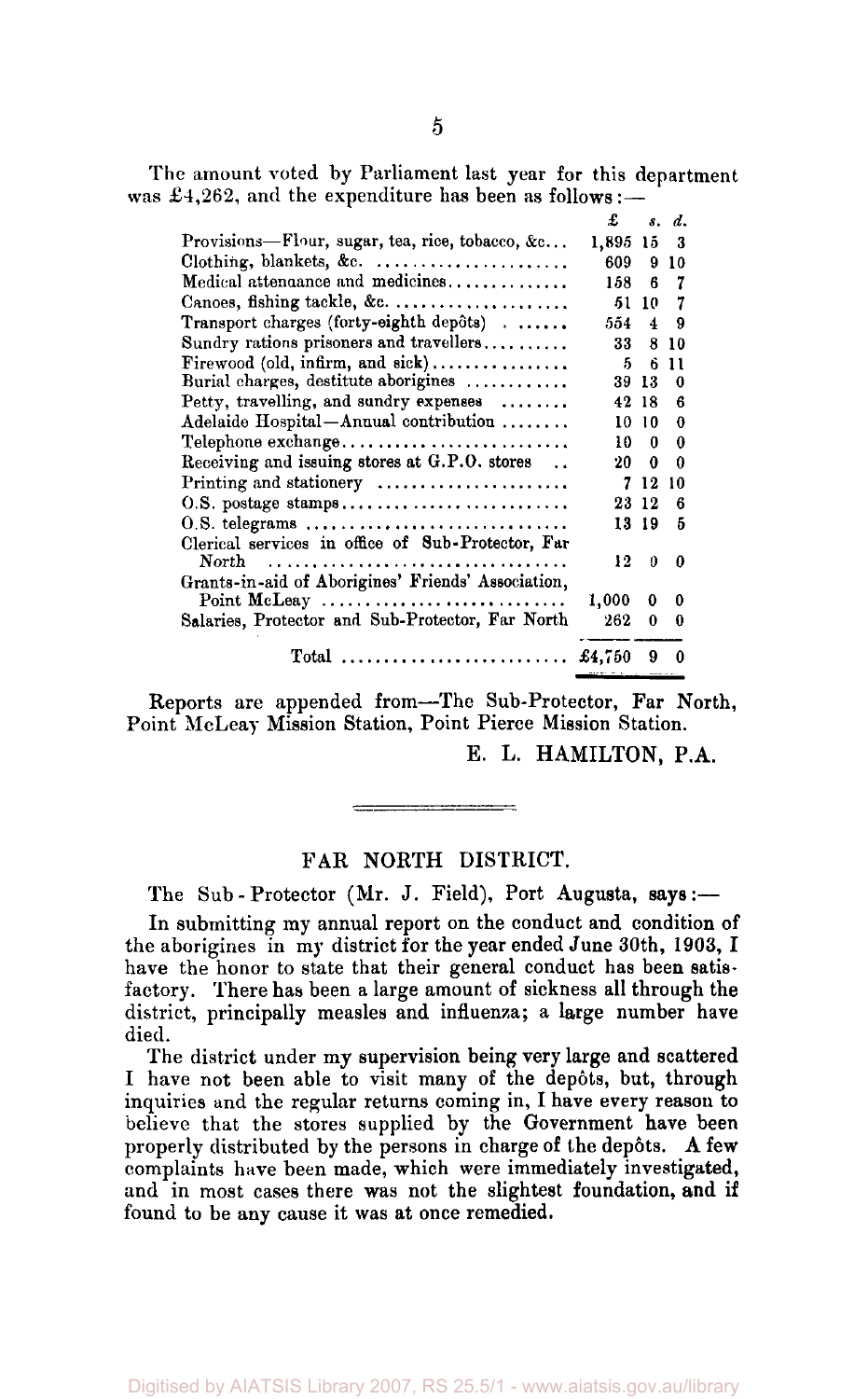I am pleased to report that in most parts of my district the drought has broken up, which has made a marked difference in the supply of stores required, especially on the Queensland border.

At the present time a number of able-bodied blacks are employed on the stations and getting from 10s. to 15s. per week with rations, notably Stuart's Creek, Anna Creek, and Innamincka.

In August last Mr. Ferguson, station manager of Togmorden, reported that a number of aborigines arrived at his station from Indukoona and the Gawler Ranges in a starving condition. A good supply of stores was sent to them from Oodnadatta, a distance of seventy miles, and was kindly distributed by Mr. Ferguson, who was requested to give those who were strong enough to walk, sufficient rations to carry them to Oodnadatta by the camels that took the stores out, thus saving the expense of sending out more stores. Most of them returned to their own country when the first rains came.

Very satisfactory reports have been received from the West Coast, where most of the able-bodied men are employed by the farmers and on the sheep stations.

During the year eight aborigines were received into the Port Augusta Hospital. Four died and four were discharged, or left on their own accord ; ten were also treated as out-patients, and I cannot speak too highly of the kind treatment they received from Dr. Chenery and the nurses.

The criminal records show thirteen were punished for drunkenness—most of the cases were at Tarcoola diggings; one native was sentenced to four years imprisonment for attempted rape, committed near Port Augusta; one for housebreaking, discharged ; one for common assault, two months in gaol; one, petty larceny, three days in cell.

One case, at Wilmington, of supplying liquor to aborigines, a fine of 20s. and costs, 34s., was imposed. "

### POINT McLEAY MISSION STATION.

Mr. F. Garnett, superintendent, reports as follows: —

The health of our people has not been so good as usual; measles and mumps have both been epidemic here.

There have been eleven births, seven deaths, and four marriages during the past year.

Religious services have been regularly held and well attended, and I am pleased to report that a thoughtful and religious spirit is often shown. The church, which will comfortably seat about 140 people, is generally full every Sunday.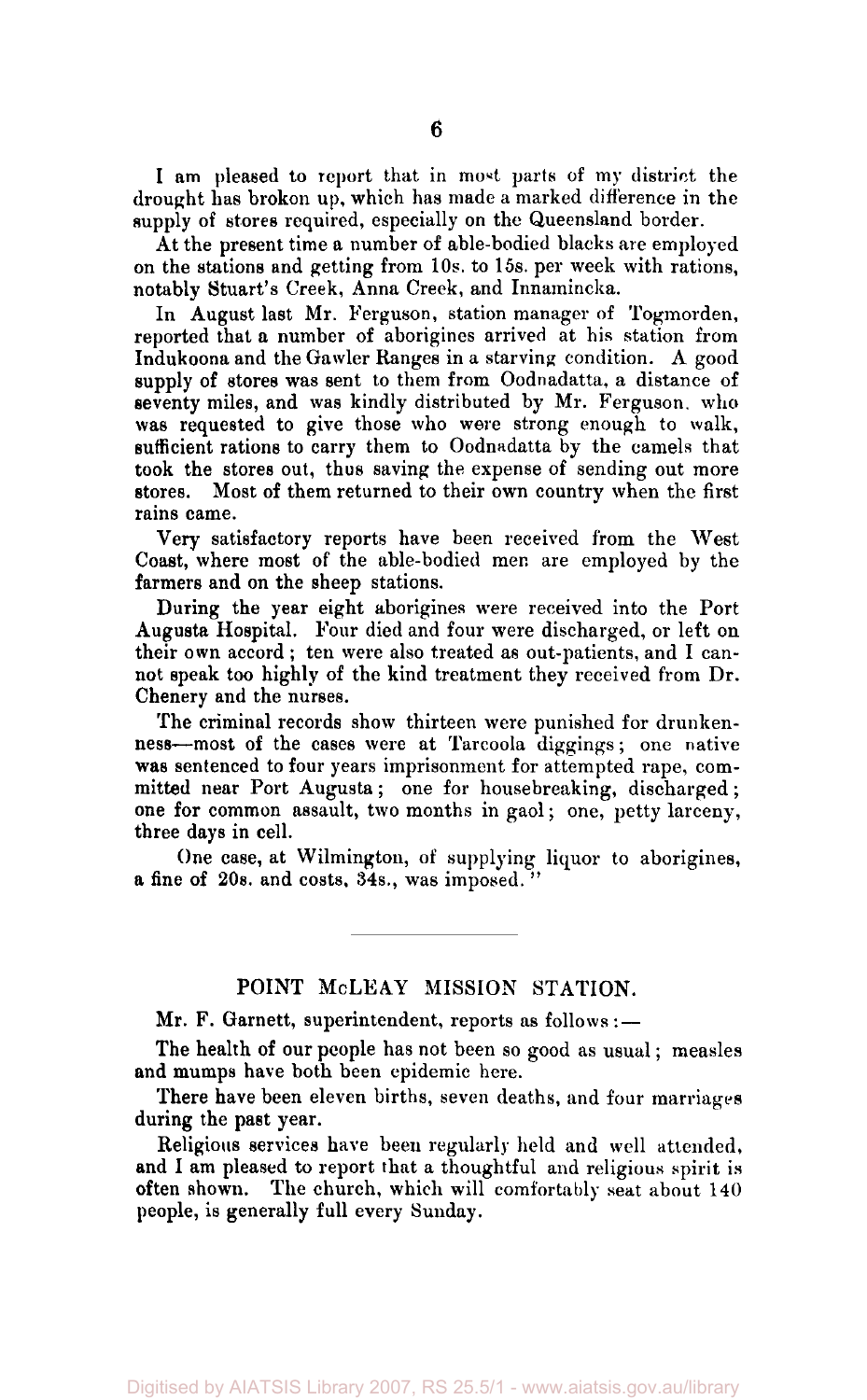The educational advantages of the mission are much appreciated by the parents, there being at present eighty-one children on the school roll This is probably a record number; last year there were only fifty-six.

Social, temperance meetings, entertainments, and young men's mutual improvement classes are held, and entered into with much spirit.

We have had no trouble with the matter of intoxicants on or about the mission.

The men have been employed on the station fencing, forestry, hedging, road-making, building, carpentering, blacksmithing, bootmaking, painting, rabbiting, and general farm work. A verminproof fence, four miles long, has been erected on boundary of our Needles property. They have also been more or less employed by our neighboring squatters and in the South-East, breaching, dugging, and shearing sheep.

The mission property generally is in good repair. We have church, school-house, officers' houses, boarding-houses for orphans, thirty-two cottages for natives, and usual farm buildings and implements. I am glad to say that all our settled natives now have cottages.

The mission land consists of about 653 acres in home block, 1,700 acres.near Loveday Bay, and 900 acres at the Needles. Both the Loveday Bay and Needles reserves are very inferior in quality.

Last season we had good grass, and about 40 tons of hay from as many acres.

This season we have under cultivation five acres vines, nine acres peas, forty-three acres barley, twenty-seven acres lucern, and forty acres forestry.

Our stock consists of nineteen horses, seventy-five horned cattle, 686 sheep, and 300 lambs.

We have now eleven and a half miles sheep-proof post and wire fence, one and a half miles prickly pear fence, one mile boxthorn fence, four miles vermin-proof fence; and rabbits are well under control.

Three windmills supply water for stock, irrigation, and domestic purposes.

Wool-washing—For the first time we were not able to carry on this industry last year, owing to the lake being salt. This has been a serious financial loss to the mission.

The native population is steadily increasing, not only because of the excess of births over deaths (see above), but the success of the mission attracts aborigines from all parts of the State. The totals given to you monthly of the number of natives on the mission on last day of each month average about 285. I find about 340 natives have received food and help from the mission during past twelve months, and been partially or wholly supported here. Owing to